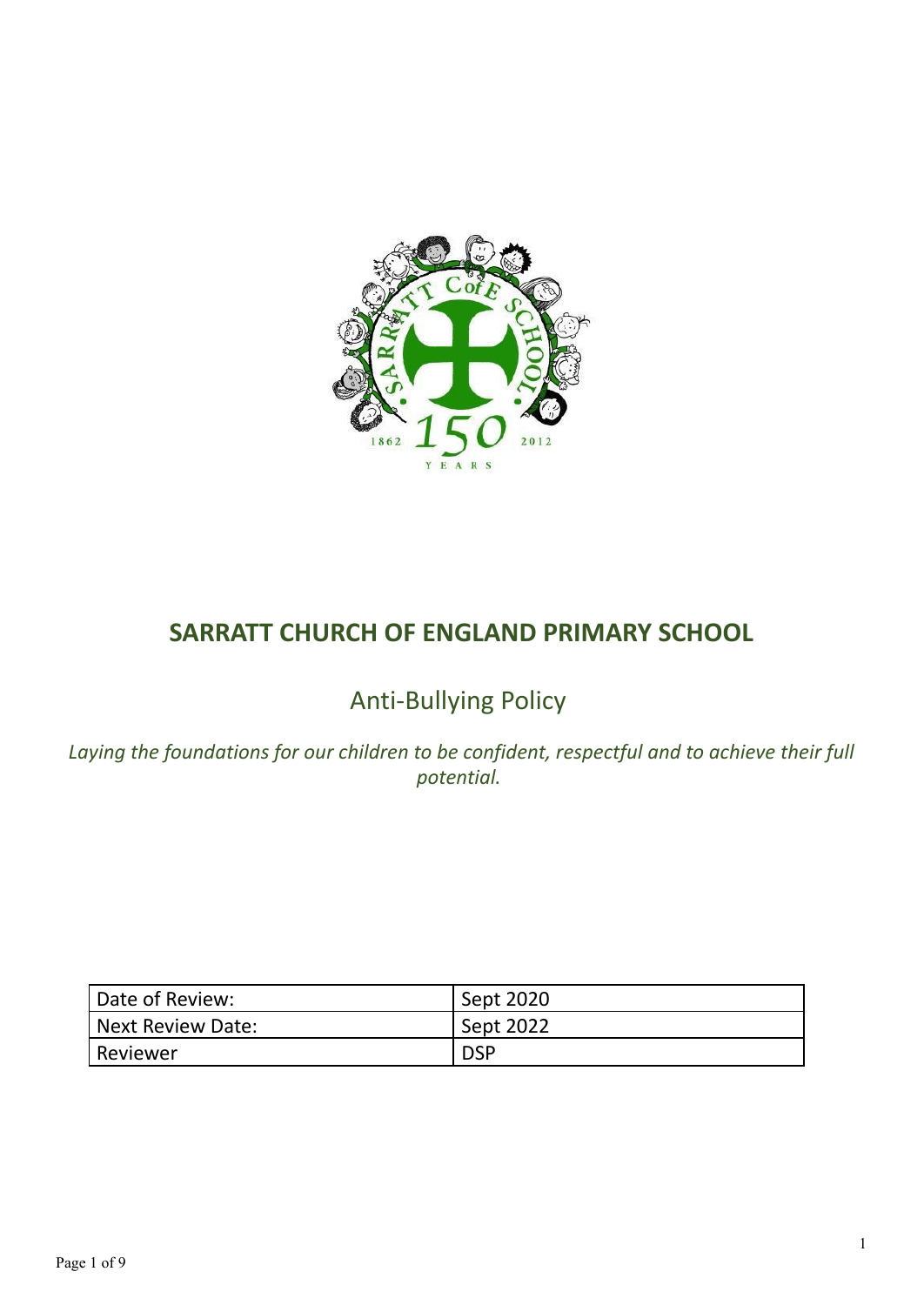#### **Statement of Intent**

We are committed to providing a caring, friendly and safe environment for all of our pupils so they can learn in a relaxed and secure atmosphere. As a Church of England school we endeavour to apply and live by Christian principles. Bullying of any kind is unacceptable at our school. If bullying does occur, all pupils should be able to tell and know that incidents will be dealt with promptly and effectively.

#### **What is bullying**?

'Bullying is defined as deliberately hurtful behaviour, repeated over a period of time, where it is difficult *for those being bullied to defend themselves. It can take many forms, but the three main types are physical, (e.g. hitting, kicking, theft), verbal (e.g. name calling, racist remarks) or indirect (e.g. spreading rumours, excluding someone from social groups).*

#### **DfEE Circular 10/95]**

Bullying is most commonly defined as including the following dimensions:

- 1. The behaviour is intended to cause distress
- 2. The behaviour is repeated
- 3. There is an imbalance of power between the perpetrator of bullying and the target

#### Bullying can be:

- Emotional: being unfriendly, excluding, tormenting (e.g. hiding books, threatening gestures)
- Physical: pushing, kicking, hitting, punching or any use of violence
- Racist: racial taunts, graffiti, gestures
- Sexual: unwanted physical contact or sexually abusive comments
- Homophobic: focussing on the issue of sexuality
- Verbal: name-calling, sarcasm, spreading rumours, teasing
- Cyber: all areas of internet such as email & internet chat room misuse mobile threats by text messaging & calls
	- misuse of associated technology i.e. camera & video facilities

#### **Aims**

- to prevent, reduce and eradicate bullying in any form
- to have a consistent approach for dealing with bullying
- to ensure that all pupils, staff and parents are aware of this policy and their responsibilities
- to create a safe and secure environment for everyone

#### **Standards**

- All bullying is unacceptable.
- Sarratt CE School recognises the harmful effect of bullying on pupils and will effectively work to minimise the risks.
- Victims and perpetrators need to be treated in a supporting manner.
- Bullying is likely to have a harmful effect on pupils' performance and attainment.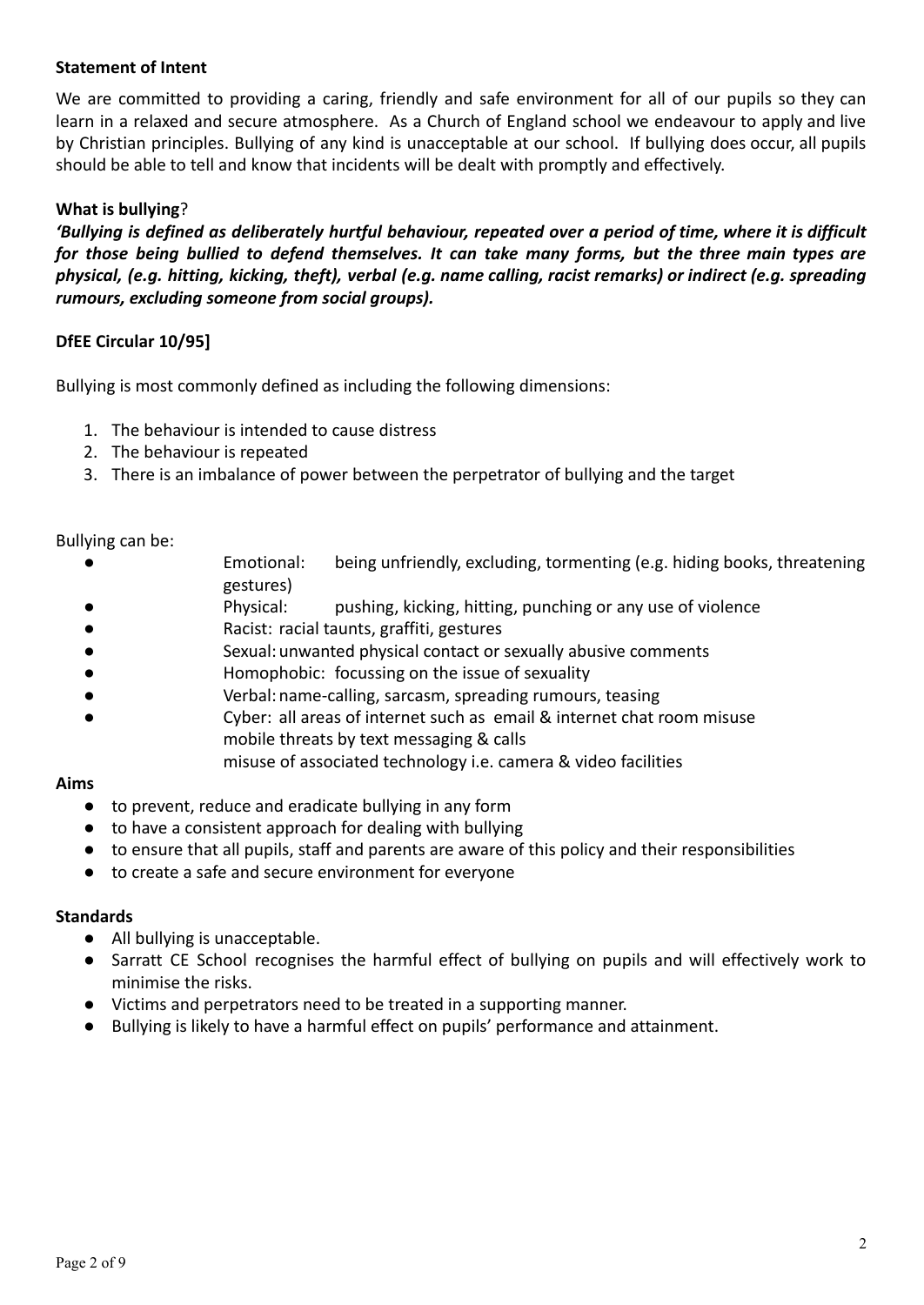#### **Peer on Peer abuse**

There is no clear boundary between incidents that should be regarded as abusive and incidents that are more properly dealt with as bullying. This is a matter of professional judgement.

If one child or young person causes harm to another, this should not necessarily be dealt with as abuse: bullying, fighting and harassment between children are not generally seen as child protection issues. However, it may be appropriate to regard a young person's behaviour as abusive if:

- There is a large difference in power (for example age, size, ability, development) between the young people concerned; or
- The perpetrator has repeatedly tried to harm one or more other children; or
- There are concerns about the intention of the alleged perpetrator.

If the evidence suggests that there was an intention to cause severe harm to the victim, this should be regarded as abusive whether or not severe harm was actually caused.

Staff, parents and children at Sarratt C of E School will work together to create a caring, friendly and safe learning environment. Abuse, whether verbal, physical or emotional, will not be tolerated. It is the responsibility of everyone to report and deal with any incidents quickly. In accordance with the Child Protection Policy, all staff will receive appropriate safeguarding children training, so they are knowledgeable and aware of their role in early recognition.

Incidents should be reported in the first instance to the Designated Senior Person (Mrs. N O'Hare) or Deputy Designated Senior Person (Mrs. M Serby).

#### **Methods used to prevent bullying and peer on peer abuse**

- Assemblies will be used to promote school values and provide a moral framework outlining acceptable behaviour. Core values will underpin the focus of each assembly and the messages will be reinforced through RE and PSHE.
- Where necessary, class assemblies and PSHE lessons will be used to address school or class issues as they arise.
- We will ensure that school is well supervised, especially at times when children may be more vulnerable.
- Play leaders will help lunchtime staff to engage children in positive play and help any child who seems unhappy.
- Staff will endeavour at all times to create surroundings where each child feels confident and at ease in school.
- Staff will ensure that children are empowered to say 'no' and understand how they can get help.

#### **Responsibilities**

It is important that all individuals recognise the difficulties that may be encountered in implementing the Anti-Bullying Policy.

#### **SLT should:**

- Investigate all allegations of bullying and record on initial investigation forms (see appendix B)
- Monitor all incidents of bullying and harassment using agreed form (see appendix A)
- Collate and monitor behaviour incidents using agreed forms/ procedures.
- Feedback, in accordance with procedure, to those concerned after an incident has been investigated.

#### **Staff should:**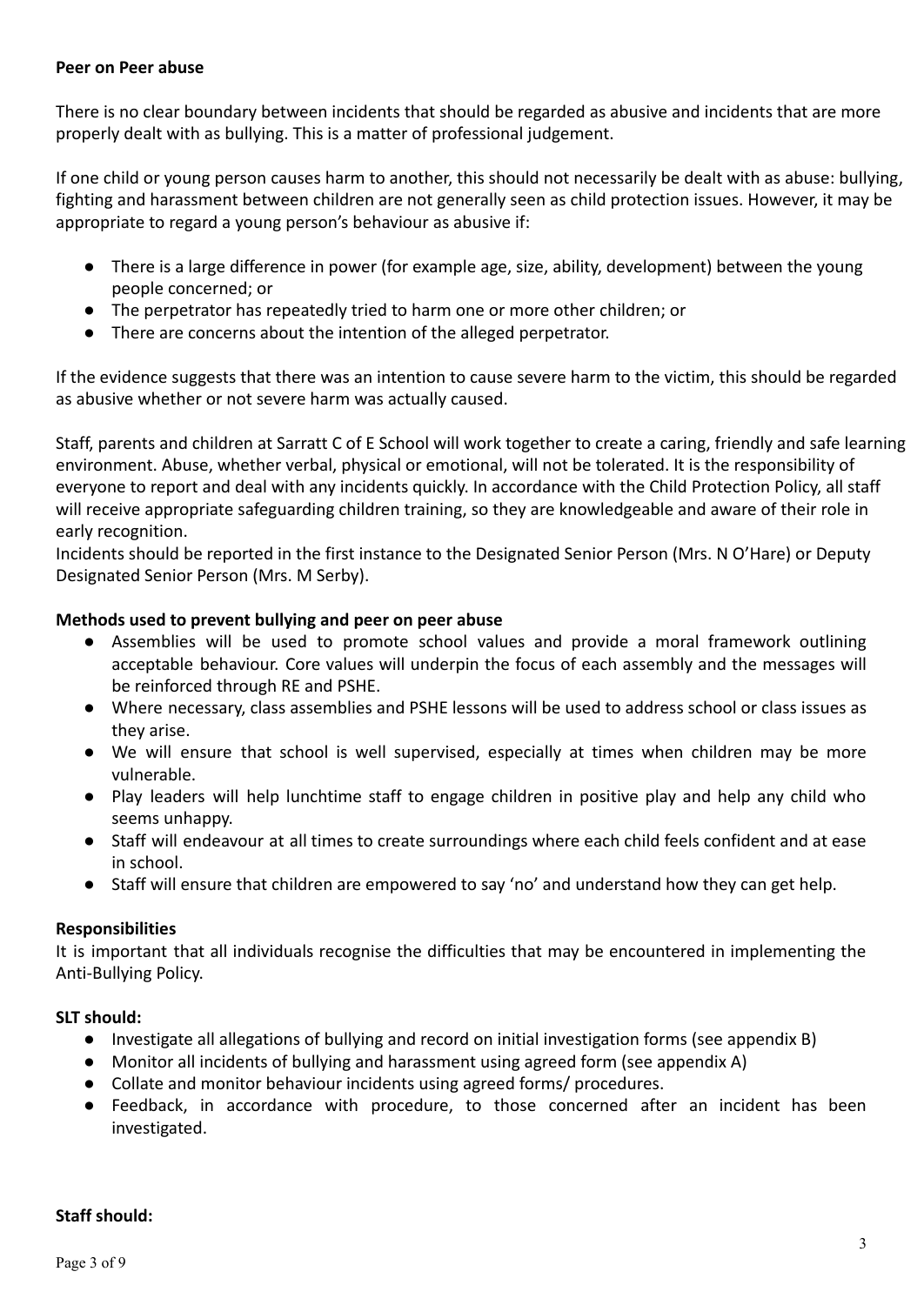- Take all reports of bullying seriously.
- Log all incidents on the agreed forms and report to the SLT.
- In line with agreed procedures, investigate the incident and give feedback to all concerned.
- Acknowledge and include positive behaviour in curriculum planning.
- Use PSHE time to address class issues.
- Challenge inappropriate interactions, including discriminatory, derogatory and aggressive language.

#### **Pupils should:**

- Report all incidents of bullying to a member of staff.
- Act in a respectful and kind manner to all other pupils.

#### **Parents should:**

- Report any concerns of bullying to the school.
- Support the school's Anti-Bullying Policy
- Stress to children the importance of good social behaviour.

#### **Review**

Analysis of recorded incidents refer to:

- the school's Positive Behaviour Policy
- Herts. Local Education Authority POLICY ON PREVENTING AND RESPONDING TO BULLYING
- Child Protection policy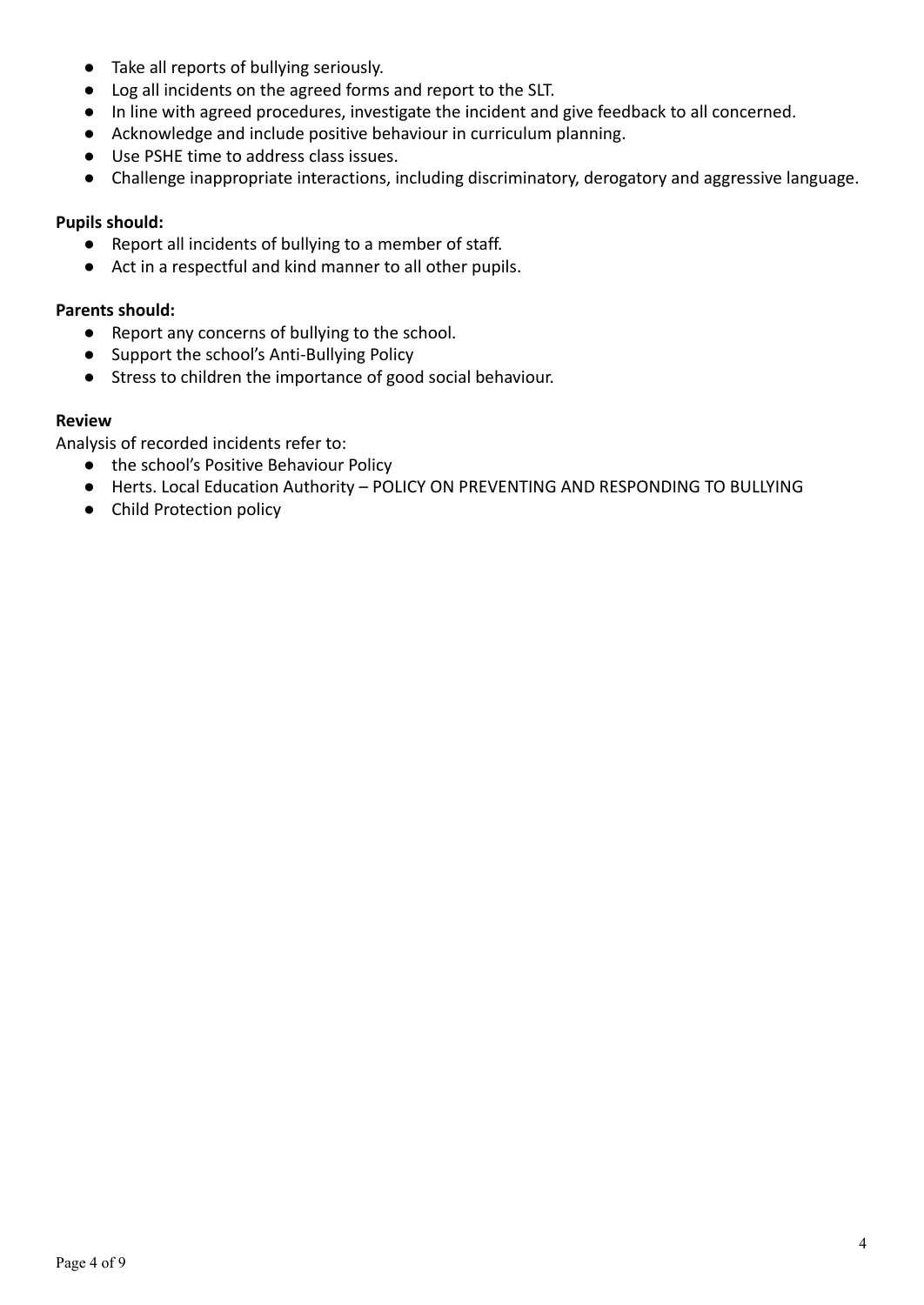#### **Appendix A:**

### **SARRATT CE SCHOOL - BULLYING AND HARASSMENT RECORD AND MONITORING FORM**

*For each incident please complete one form and return to the designated teacher for collation and monitoring.*

**1. Focus of bullying/harassment** (Please tick all elements which apply in your understanding of the incident/s.)

| * See County Guidelines on Dealing<br>with Racial Harassment | Definitely applies | Possibly applies |
|--------------------------------------------------------------|--------------------|------------------|
| Ability / Disability                                         |                    |                  |
| Age / Maturity                                               |                    |                  |
| Appearance                                                   |                    |                  |
| Class / Background / Socio economic                          |                    |                  |
| Ethnicity / Race*                                            |                    |                  |
| Religion / Belief*                                           |                    |                  |
| Geographical area of home                                    |                    |                  |
| Gender                                                       |                    |                  |
| Sexuality                                                    |                    |                  |
| <b>Size</b>                                                  |                    |                  |

#### **2. Manifestation/s of bullying/harassment** (Indicate those that apply.)

| Feelings of being bullied / harassed  |  |
|---------------------------------------|--|
| Isolation / ignoring                  |  |
| <b>Teasing</b>                        |  |
| Verbal abuse or name calling          |  |
| (specify)                             |  |
| Expressions of prejudice / stereotype |  |
| Threatened physical assault           |  |
| Actual physical assault               |  |
| Targeted graffiti or hurtful note     |  |
| writing                               |  |
| Other                                 |  |

#### **3. Those involved**

| Targets - wronged/distressed person/s (including<br>ethnicity) | Person/s giving offence (including ethnicity) |
|----------------------------------------------------------------|-----------------------------------------------|
|                                                                |                                               |
|                                                                |                                               |
|                                                                |                                               |

#### **4. Description of incident(s) 5. Action taken**

Please give a precise account including places, dates, times and any witnesses. Attach any further information e.g. pupils' accounts, witness accounts, notes of meeting. *(Continue overleaf if necessary.)*

Please record all steps (including meetings, letters, investigations, sanctions) *(Continue overleaf if necessary.)*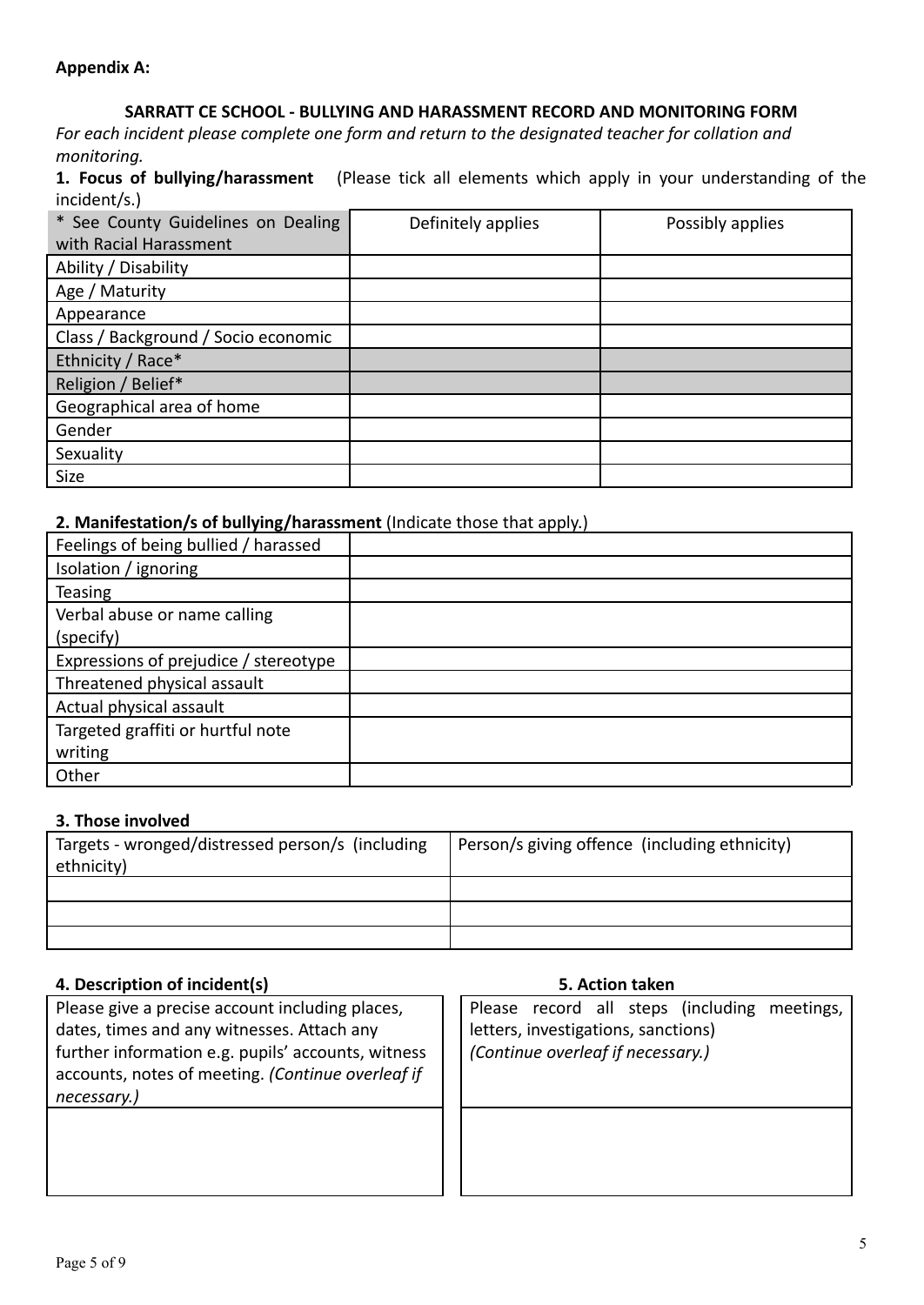## **6. Summary of those notified and / or involved**

| Delete options where applicable                               | Χ | Any details (e.g. dates) |
|---------------------------------------------------------------|---|--------------------------|
| Headteacher / Deputy Headteacher / SENCo                      |   |                          |
| <b>Chair of Governors</b>                                     |   |                          |
| Teacher                                                       |   |                          |
| Other member staff                                            |   |                          |
| 'Target' parents informed school by letter / telephone / in   |   |                          |
| person                                                        |   |                          |
| 'Target' parents notified by letter / telephone / in person   |   |                          |
| 'Target' parents invited to the school                        |   |                          |
| 'Offender' parents informed school by letter / telephone / in |   |                          |
| person                                                        |   |                          |
| 'Offender' parents notified by letter / telephone / in person |   |                          |
| 'Offender' parents invited to the school                      |   |                          |
| LA: SEA, Bullying Advisor, MECSS                              |   |                          |
| Police / Others (specify)                                     |   |                          |

## **7. Date for monitoring progress of those involved:**

Follow up on the incident and check that all parties are progressing well academically and socially<br>Reporting member of staff: Name: **Reporting member of staff: Name:**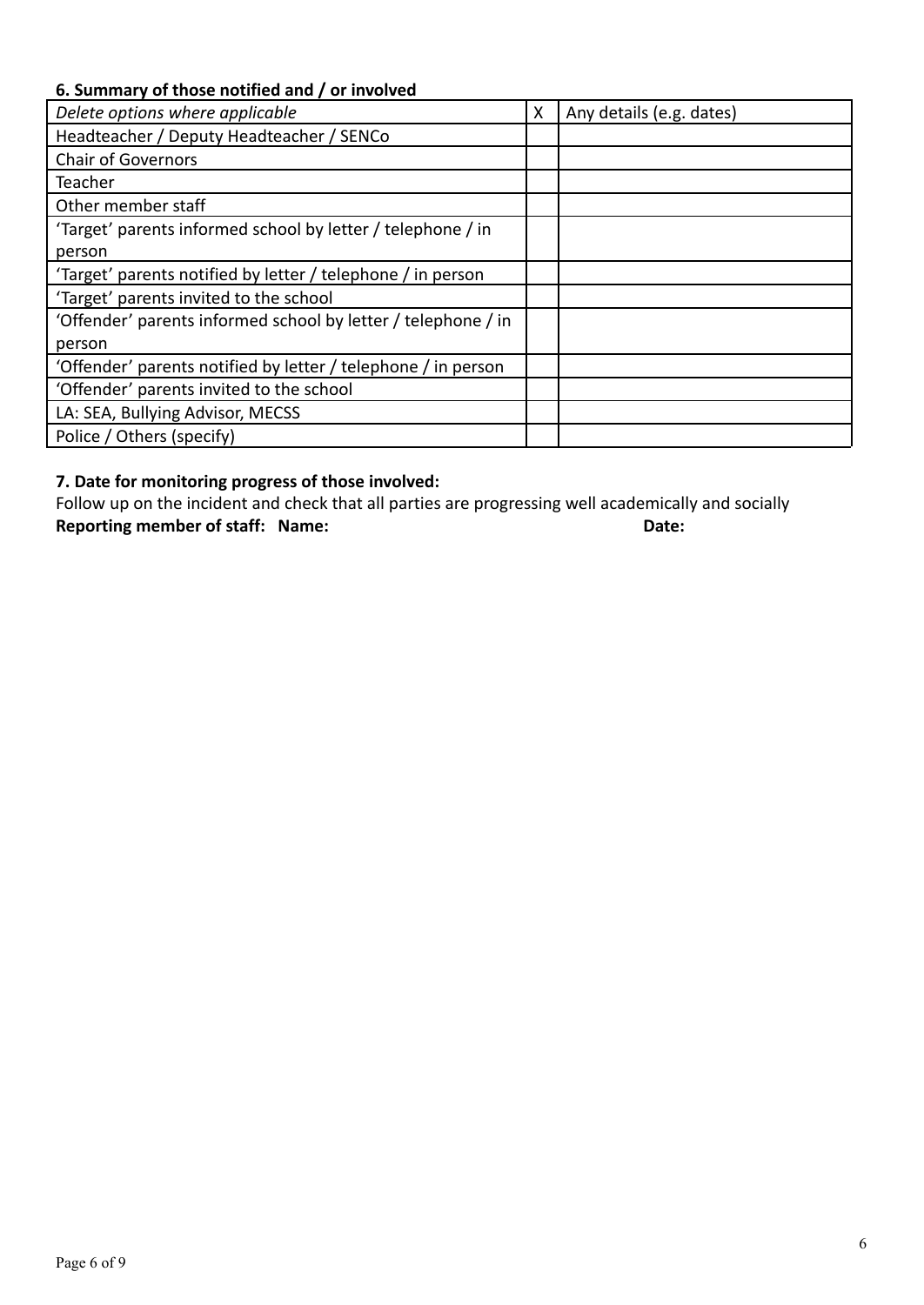## Initial investigation into hurtful incident or allegation of bullying

Completed by name and role:

Date:

Name and role of individual/s making the allegation e.g. pupil, parent/carer, midday supervisory assistant:

Form of referral e.g. verbal report, letter, e-mail, phone call:

Details gathered to date: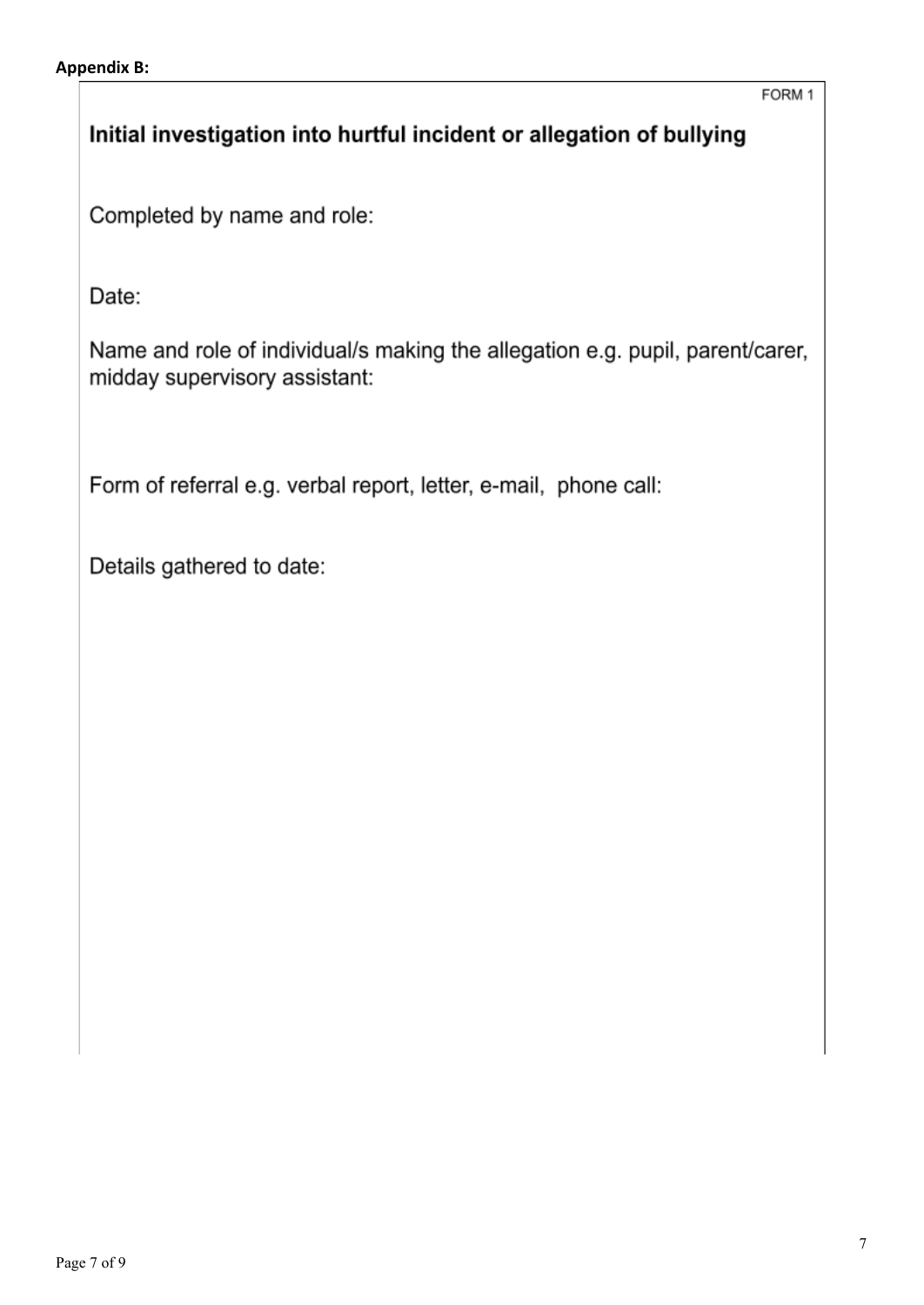### **Factors to help determine if incident constitutes bullying**

- ◻ Incident was bullying (all 3 amber warnings confirmed)
	- ◻ Hurt has been deliberately/knowingly caused (physically or emotionally)
	- ◻ It is a repeated incident or experience e.g. multiple incidents, cyberbullying or the involvement of a group
	- ◻ Involves an imbalance of power:
		- target feels s/he cannot defend her/himself, or
		- perpetrator/s exploiting their power (size, age, popularity, coolness, abusive language, labelling/namecalling, etc.)
- ◻ Incident was not bullying on this occasion because it was
	- ◻ the first hurtful incident between these children
	- ◻ teasing/banter between friends without intention to cause hurt (should not happen again)
	- ◻ falling out between friends after a quarrel, disagreement or misunderstanding
	- ◻ conflict that got out of hand (should not happen again)
	- ◻ activities that all parties have consented to and enjoyed (check for subtle coercion)
		- got out of hand
		- parental concern
	- $\Box$  Other

**Resolution process agreed:**

**Support and/or sanction for those causing hurt or offence:**

**Support needed for the hurt party:**